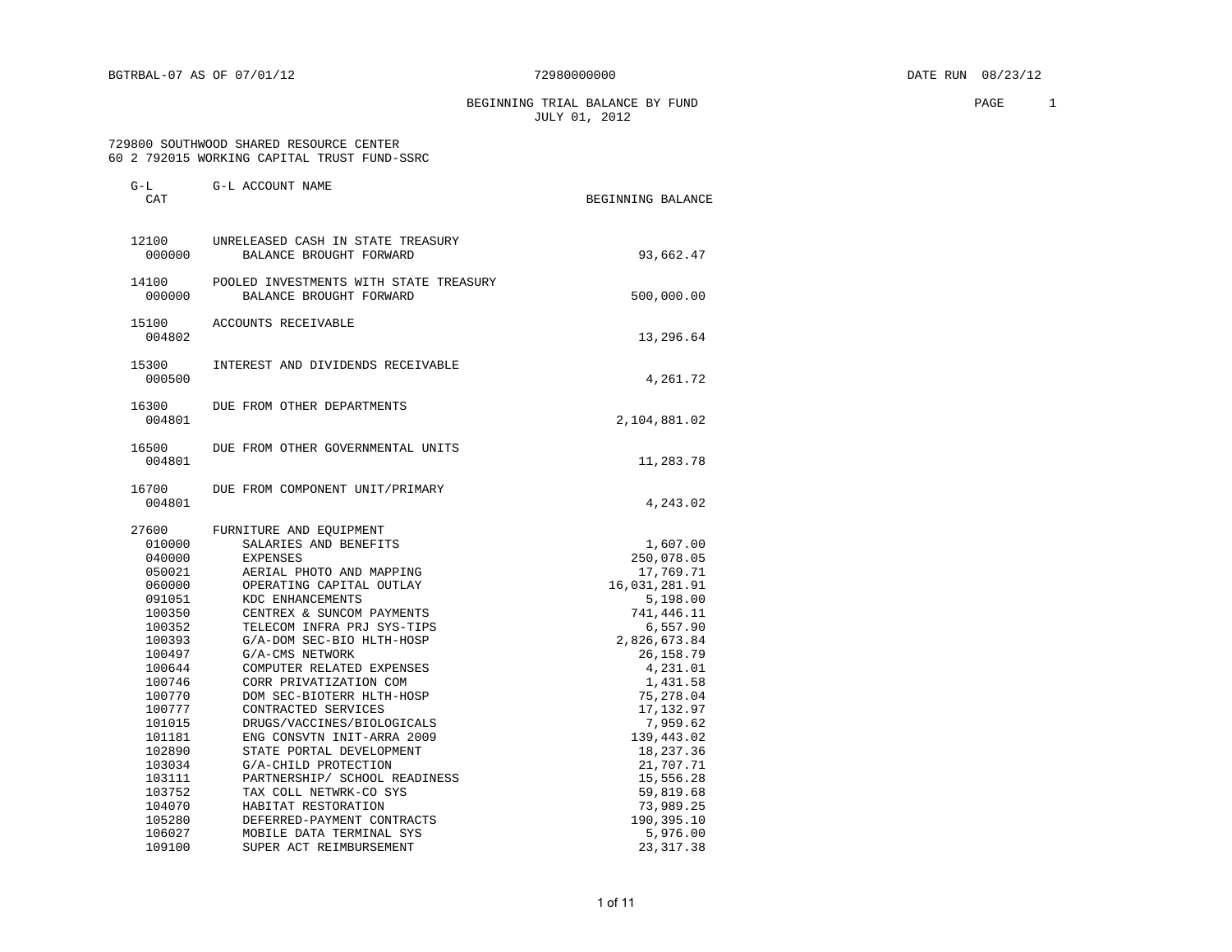### BEGINNING TRIAL BALANCE BY FUND **PAGE** 2 JULY 01, 2012

 729800 SOUTHWOOD SHARED RESOURCE CENTER 60 2 792015 WORKING CAPITAL TRUST FUND-SSRC

| $G-L$<br>CAT | G-L ACCOUNT NAME                 | BEGINNING BALANCE |
|--------------|----------------------------------|-------------------|
|              |                                  |                   |
| 210010       | TRC - DMS                        | 202,962.00        |
| 210014       | OTHER DATA PROCESSING SVCS       | 5,147,906.86      |
|              | ** GL 27600 TOTAL                | 25, 912, 115. 17  |
| 27610        | COMPUTER EQUIPMENT               |                   |
| 040000       | EXPENSES                         | 16,069.99         |
| 060000       | OPERATING CAPITAL OUTLAY         | 1,187,483.57      |
| 105280       | DEFERRED-PAYMENT CONTRACTS       | 1,489,530.01      |
|              | ** GL 27610 TOTAL                | 2,693,083.57      |
| 27700        | ACC DEPR - FURNITURE & EQUIPMENT |                   |
| 010000       | SALARIES AND BENEFITS            | $1,272.24-$       |
| 040000       | EXPENSES                         | $205, 102.43 -$   |
| 050021       | AERIAL PHOTO AND MAPPING         | $10,661.76 -$     |
| 060000       | OPERATING CAPITAL OUTLAY         | 13, 515, 850.85-  |
| 091051       | KDC ENHANCEMENTS                 | $4,678.20 -$      |
| 100350       | CENTREX & SUNCOM PAYMENTS        | 741, 446.11-      |
| 100352       | TELECOM INFRA PRJ SYS-TIPS       | $6,557.90 -$      |
| 100393       | G/A-DOM SEC-BIO HLTH-HOSP        | 2,731,452.89-     |
| 100497       | G/A-CMS NETWORK                  | $24, 439.31 -$    |
| 100644       | COMPUTER RELATED EXPENSES        | $4,231.01-$       |
| 100746       | CORR PRIVATIZATION COM           | 1,431.58-         |
| 100770       | DOM SEC-BIOTERR HLTH-HOSP        | $75, 278.04 -$    |
| 100777       | CONTRACTED SERVICES              | $17, 132.97 -$    |
| 101015       | DRUGS/VACCINES/BIOLOGICALS       | $7,959.62-$       |
| 102890       | STATE PORTAL DEVELOPMENT         | $18, 237.36 -$    |
| 103034       | G/A-CHILD PROTECTION             | $19,063.11-$      |
| 103111       | PARTNERSHIP/ SCHOOL READINESS    | $15,556.28 -$     |
| 103752       | TAX COLL NETWRK-CO SYS           | 53,837.72-        |
| 104070       | HABITAT RESTORATION              | 65,888.66-        |
| 105280       | DEFERRED-PAYMENT CONTRACTS       | $12,693.04-$      |
| 106027       | MOBILE DATA TERMINAL SYS         | $5,378.40-$       |
| 109100       | SUPER ACT REIMBURSEMENT          | $23,317.38-$      |
| 210010       | TRC - DMS                        | $202,962.00 -$    |
| 210014       | OTHER DATA PROCESSING SVCS       | 4,776,479.85-     |
|              | ** GL<br>27700 TOTAL             | $22,540,908.71-$  |
| 27710        | ACCUM DEPR-COMPUTER EQUIPMENT    |                   |
| 040000       | <b>EXPENSES</b>                  | 1,981.91-         |
| 060000       | OPERATING CAPITAL OUTLAY         | $365, 811.42 -$   |
| 105280       | DEFERRED-PAYMENT CONTRACTS       | $79,537.68 -$     |
|              | ** GL<br>27710 TOTAL             | 447, 331.01-      |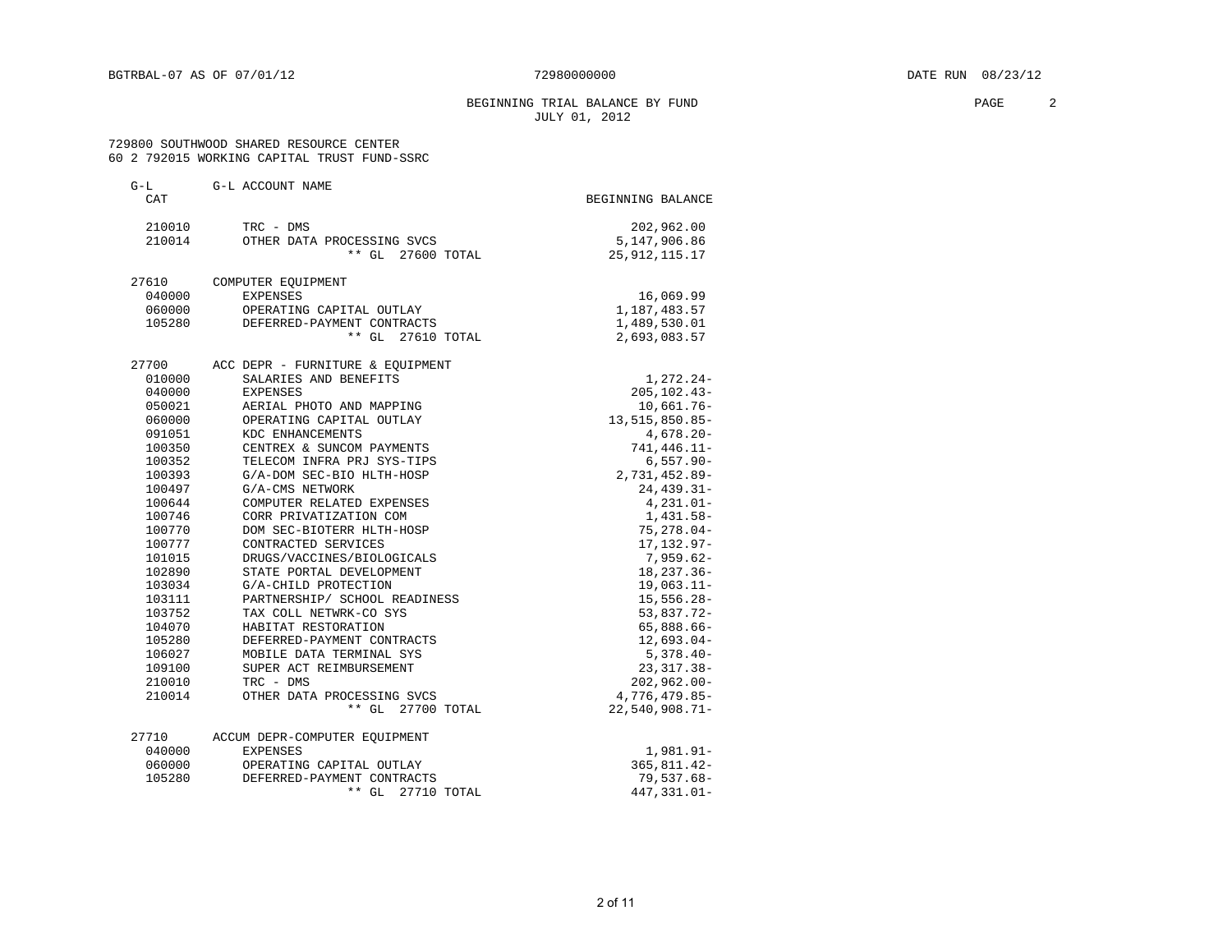#### BEGINNING TRIAL BALANCE BY FUND **PAGE** 3 JULY 01, 2012

BEGINNING BALANCE

 729800 SOUTHWOOD SHARED RESOURCE CENTER 60 2 792015 WORKING CAPITAL TRUST FUND-SSRC

G-L G-L ACCOUNT NAME

|         | × |
|---------|---|
| ×<br>۰. |   |

 31100 ACCOUNTS PAYABLE 040000 EXPENSES 0.00<br>040000 CF EXPENSES 413,471.13-040000 CF EXPENSES 060000 OPERATING CAPITAL OUTLAY 0.00 060000 CF OPERATING CAPITAL OUTLAY 100777 CONTRACTED SERVICES 0.00<br>100777 CF CONTRACTED SERVICES 2,084,290.05– 100777 CF CONTRACTED SERVICES<br>100777 CF CONTRACTED SERVICES 2,084,290.05-<br>102896 STATEWIDE EMAIL SERVICE 0.00 102896 STATEWIDE EMAIL SERVICE 102896 CF STATEWIDE EMAIL SERVICE 203,587.16- 105241 DATA PROCESSING CONTRACTS 0.00<br>105241 CF DATA PROCESSING CONTRACTS 188.070.40- 105241 CF DATA PROCESSING CONTRACTS 188,070.40- 105280 DEFERRED-PAYMENT CONTRACTS 0.00<br>105280 CF DEFERRED-PAYMENT CONTRACTS 62.757.78-105280 CF DEFERRED-PAYMENT CONTRACTS 62,757.78-<br>\*\* GL 31100 TOTAL 3,041,736.80-\*\* GL 31100 TOTAL 32100 ACCRUED SALARIES AND WAGES 010000 SALARIES AND BENEFITS 0.00<br>010000 CF SALARIES AND BENEFITS 215,971.73-010000 CF SALARIES AND BENEFITS<br>030000 0THER PERSONAL SERVICES (0.000 0.00 030000 OTHER PERSONAL SERVICES 0.00<br>030000 CF OTHER PERSONAL SERVICES 0.00 2,122.97-030000 CF OTHER PERSONAL SERVICES 2,122.97-<br>
\*\* GL 32100 TOTAL 218.094.70-<br>
218.094.70- $**$  GL  $32100$  TOTAL 35300 DUE TO OTHER DEPARTMENTS 040000 EXPENSES 0.00<br>040000 CF EXPENSES 133,975.48-040000 CF EXPENSES 133,975.48-<br>100777 CONTRACTED SERVICES 100777 0.00 100777 CONTRACTED SERVICES 100777 CF CONTRACTED SERVICES 6.00 100777 CF CONTRACTED SERVICES<br>310403 ASSESSMENT ON INVESTMENTS-DEPARTMENTAL USE 226.60-310403 ASSESSMENT ON INVESTMENTS-DEPARTMENTAL USE  $*$  + GL 35300 TOTAL 216 226.60- $**$  GL 35300 TOTAL 35600 DUE TO GENERAL REVENUE 310322 SERVICE CHARGE TO GEN REV 310322 SERVICE CHARGE TO GEN REV

| $1 + U.127$     | opivator change to gen wea                                      | 1, U <i>JI</i> . U <i>J</i> |
|-----------------|-----------------------------------------------------------------|-----------------------------|
| 38500<br>105280 | INSTALLMENT PURCHASE CONTRACTS<br>DEFERRED-PAYMENT CONTRACTS    | $553,876.58-$               |
| 38600<br>010000 | CURRENT COMPENSATED ABSENCES LIABILITY<br>SALARIES AND BENEFITS | $246,566.48-$               |
| 45110<br>000000 | ADVANCE FROM GENERAL REVENUE FUND<br>BALANCE BROUGHT FORWARD    | $1,477,625.00-$             |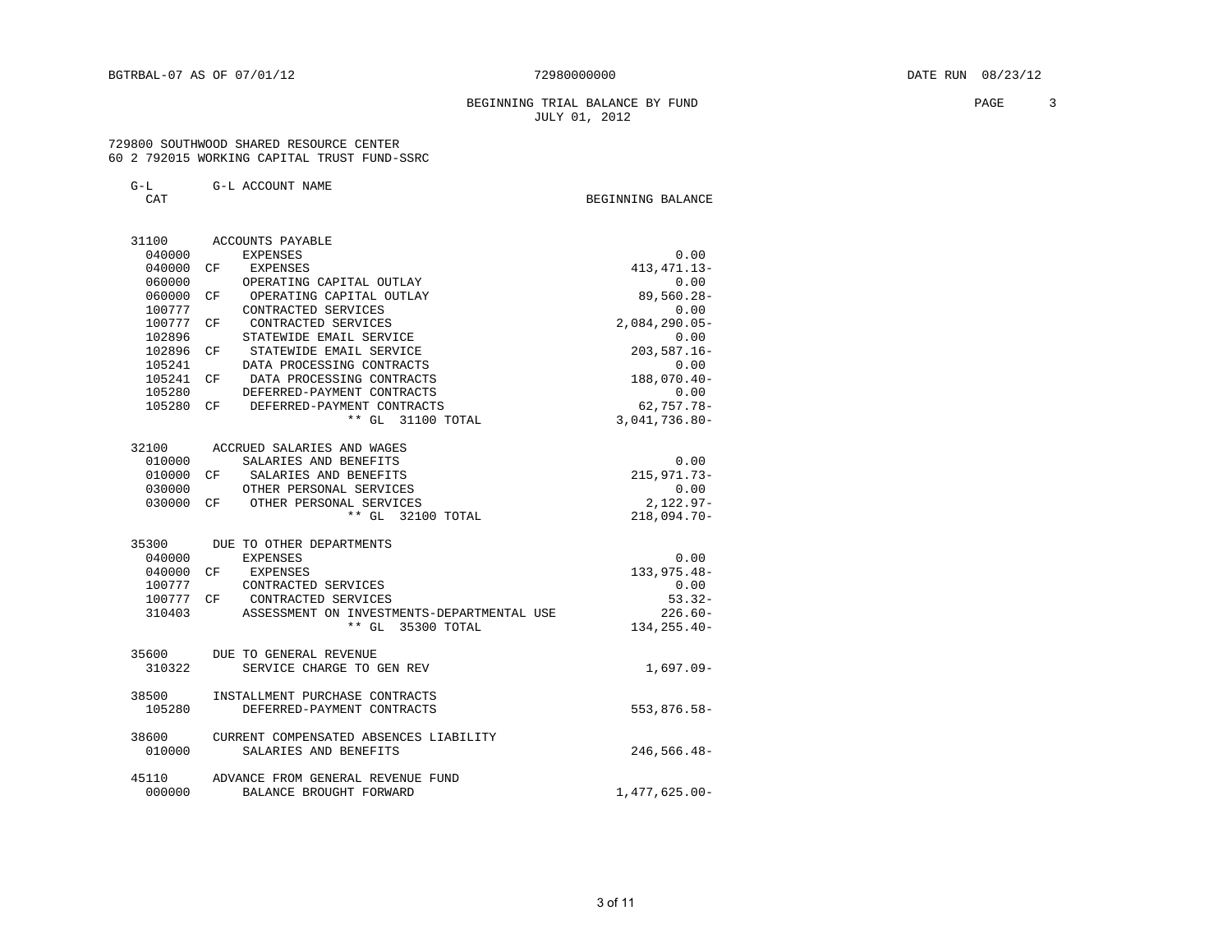BEGINNING TRIAL BALANCE BY FUND **PAGE** 4 JULY 01, 2012

### 729800 SOUTHWOOD SHARED RESOURCE CENTER 60 2 792015 WORKING CAPITAL TRUST FUND-SSRC

| $G-L$<br>CAT                                           | G-L ACCOUNT NAME                                                                                                                                                         | BEGINNING BALANCE                                                               |
|--------------------------------------------------------|--------------------------------------------------------------------------------------------------------------------------------------------------------------------------|---------------------------------------------------------------------------------|
| 48500<br>105280                                        | INSTALLMENT PURCHASE CONTRACTS<br>DEFERRED-PAYMENT CONTRACTS                                                                                                             | 1,507,247.27-                                                                   |
| 48600<br>010000                                        | COMPENSATED ABSENCES LIABILITY<br>SALARIES AND BENEFITS                                                                                                                  | 896,108.86-                                                                     |
| 51100<br>000000<br>040000<br>060000                    | GENERAL LEDGER NAME NOT ON FILE<br>BALANCE BROUGHT FORWARD<br>EXPENSES<br>OPERATING CAPITAL OUTLAY<br>** GL 51100 TOTAL                                                  | 65,174.00<br>8,130.34-<br>$57,043.66 -$<br>0.00                                 |
| 53600<br>000000                                        | INVESTED IN CAPITAL ASSETS NET OF RELA<br>BALANCE BROUGHT FORWARD                                                                                                        | $3,555,835.17-$                                                                 |
| 53900<br>000000                                        | NET ASSETS UNRESTRICTED<br>BALANCE BROUGHT FORWARD                                                                                                                       | 3, 284, 455.68                                                                  |
| 94100<br>040000 CF<br>060000 CF<br>100777 CF<br>102896 | ENCUMBRANCES<br>EXPENSES<br>OPERATING CAPITAL OUTLAY<br>CONTRACTED SERVICES<br>CF<br>STATEWIDE EMAIL SERVICE<br>** GL 94100 TOTAL                                        | 315.36<br>2,912.80<br>53, 279.68<br>1,228,014.00<br>1,284,521.84                |
| 98100<br>040000 CF<br>060000<br>100777 CF<br>102896    | BUDGETARY FND BAL RESERVED/ENCUMBRANCE<br><b>EXPENSES</b><br>OPERATING CAPITAL OUTLAY<br>CF<br>CONTRACTED SERVICES<br>CF<br>STATEWIDE EMAIL SERVICE<br>** GL 98100 TOTAL | $315.36-$<br>$2,912.80 -$<br>$53, 279.68 -$<br>$1,228,014.00-$<br>1,284,521.84- |
|                                                        | *** FUND TOTAL                                                                                                                                                           | 0.00 E                                                                          |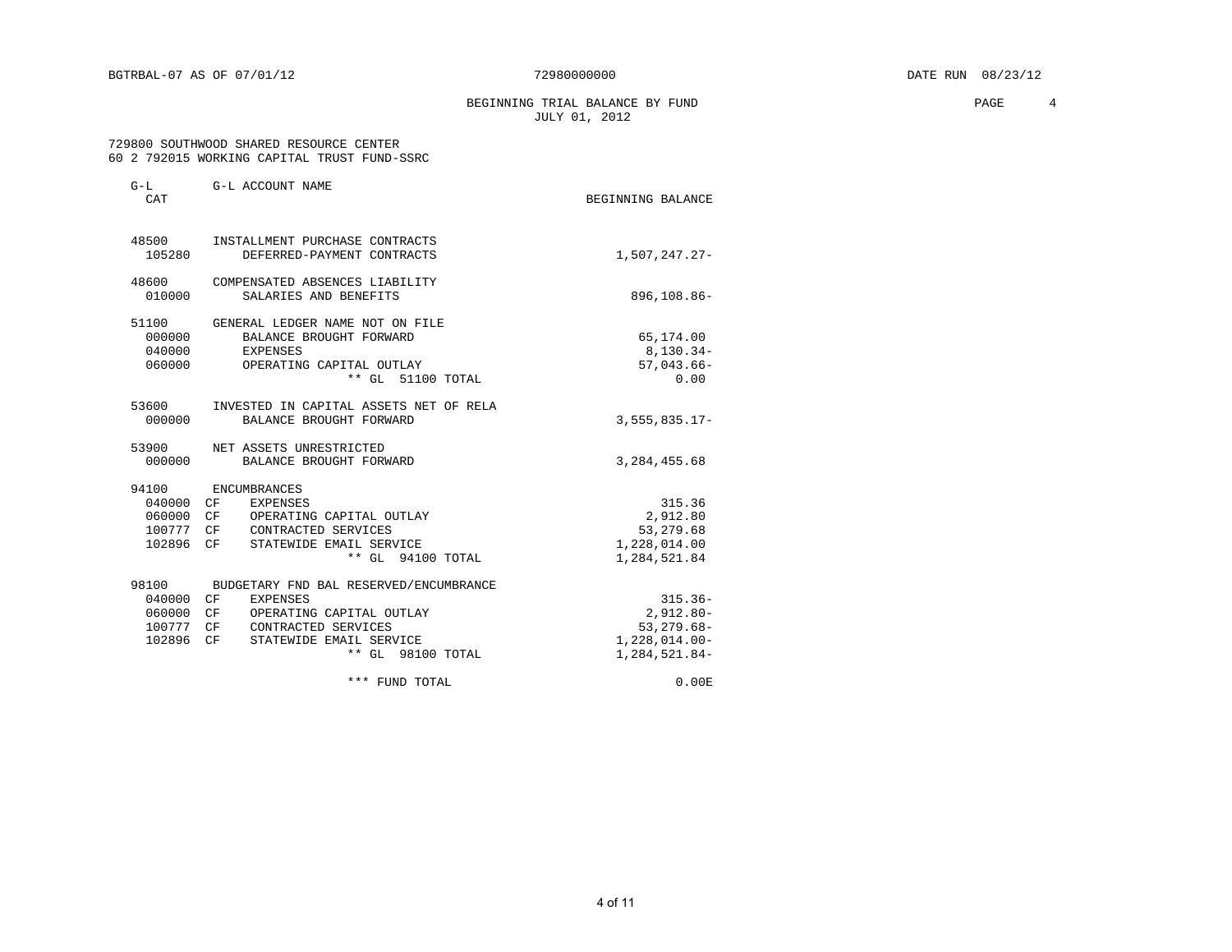

# **DEPARTMENT LEVEL**

# **EDP Working Capital Trust Fund**

# **SCHEDULE I SERIES**

# **Fiscal Year 2013-2014**



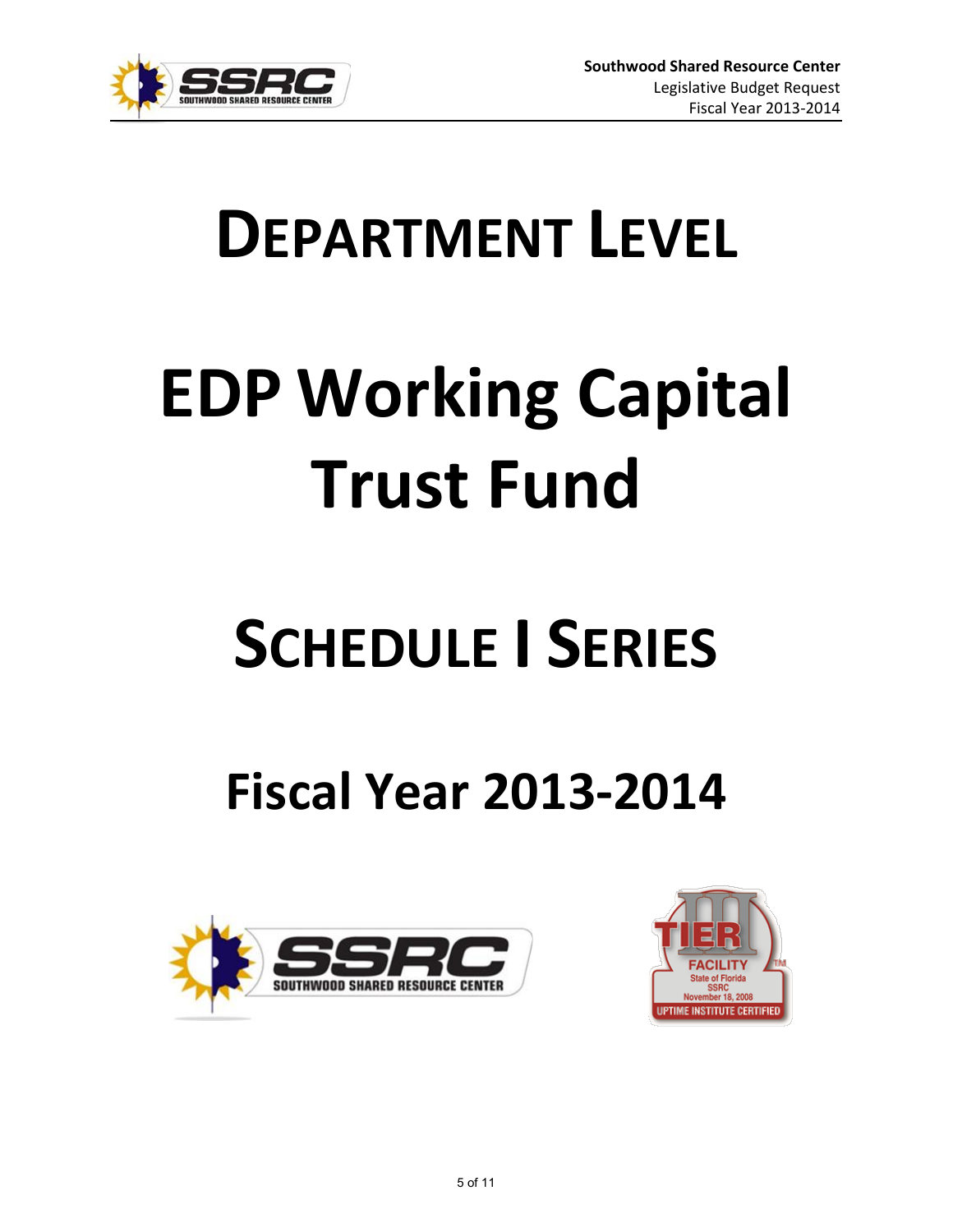

## **Schedule I Narrative**

Revenue estimate calculations for Fiscal Years 2011-12 and 2012-13 are based on the following methodology:

## **Working Capital Trust Fund (2792) Revenue Estimates Methodology:**

Revenue estimate is based on anticipated billing of current customers utilizing the various data processing and applications management services provided by the DMS Enterprise Information Technology Services Program. These services include:

- **Mainframe Platform Services: IBM data processing.**
- Open Platform Services: UNIX/Oracle data processing.
- Windows Platform Services: Windows NT data processing.
- Storage Management: Mainframe, UNIX/Oracle, and Windows data storage.
- **Data Center Equipment Hosting/Colocation**
- Applications Management
- Services Desk
- **Disaster Recovery**
- Local Area Network (LAN) Services
- **Miscellaneous Services: Electronic Data Interchange, Ipayments**
- Subscription Services: Outlook Web Access (OWA), POP Mail, Load Balancing,
- Universal Access

Each service has a base of customers from state and local government. An estimated revenue amount is determined for each service based on the anticipated number of customers in each month, the level of anticipated utilization of each service as applicable (if the service is charged on a utilization basis) , and the rates charged for each service.

The estimated Interest earnings are based on prior year earnings and remaining cash balance in the trust fund.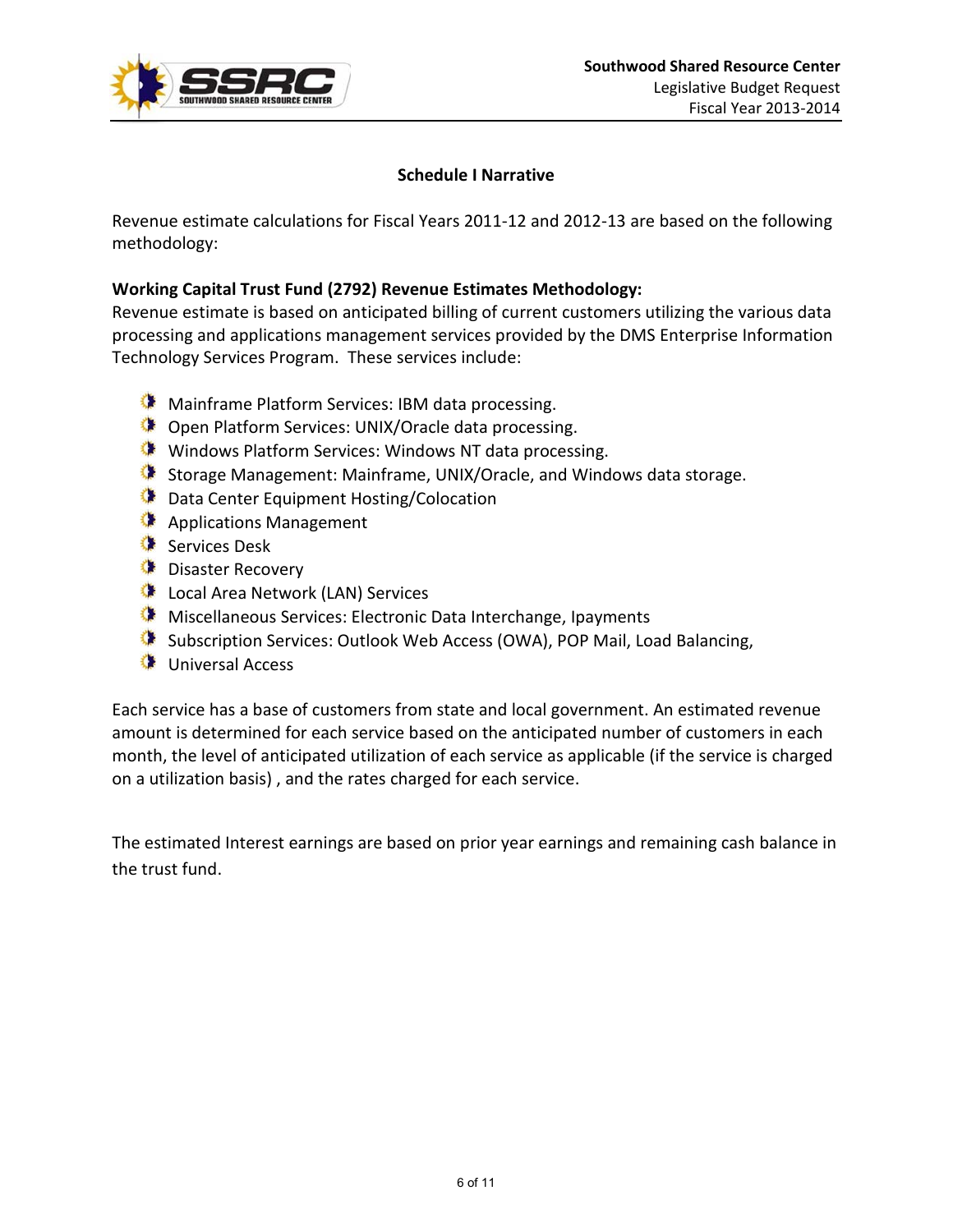| Department:<br>Program:<br>Fund:                                                                           | 72910100              | 7298 Southwood Shared Resou<br>2792 EDP Working Capital Trust | <b>Budget Period: 2013-14</b>                                    |                |
|------------------------------------------------------------------------------------------------------------|-----------------------|---------------------------------------------------------------|------------------------------------------------------------------|----------------|
| <b>Specific Authority:</b><br><b>Purpose of Fees Collected:</b>                                            | Section 216.272, F.S. | <b>Shared Resource Center (SSRC)</b>                          | Provide funds sufficient to cover the operation of the Southwood |                |
| Type of Fee or Program: (Check ONE Box and answer questions as indicated.)                                 |                       |                                                               |                                                                  |                |
| Regulatory services or oversight to businesses or professions (Complete Sections I, II, and III and attach |                       |                                                               |                                                                  |                |
| <b>Examination of Regulatory Fees Form - Part I and II.)</b>                                               |                       |                                                               |                                                                  |                |
| Non-regulatory fees authorized to cover full cost of conducting a specific program or service. (Complete   |                       |                                                               |                                                                  |                |
| х<br>Sections I, II, and III only.)<br>(1)                                                                 |                       | (2)                                                           | (3)                                                              | (4)            |
| <b>SECTION I - FEE COLLECTION</b>                                                                          |                       | <b>ACTUAL</b>                                                 | <b>ESTIMATED</b>                                                 | <b>REQUEST</b> |
|                                                                                                            |                       | FY 2011 - 12                                                  | FY 2012 - 13                                                     | FY 2013 - 14   |
| <b>Receipts:</b>                                                                                           |                       |                                                               |                                                                  |                |
| <b>SEE ATTACHED LISTING</b>                                                                                |                       |                                                               |                                                                  |                |
|                                                                                                            |                       |                                                               |                                                                  |                |
| <b>Total Fee Collection to Line (1) - Section III</b>                                                      |                       | 23,851,907                                                    | 24,815,059                                                       | 36,286,541     |
| <b>SECTION II - FULL COSTS</b>                                                                             |                       |                                                               |                                                                  |                |
|                                                                                                            |                       |                                                               |                                                                  |                |
| <b>Direct Costs:</b><br><b>Salaries and Benefits</b>                                                       |                       | 7,089,299                                                     | 8,291,880                                                        | 8,367,240      |
| <b>Other Personal Services</b>                                                                             |                       | 40,548                                                        | 45,600                                                           | 45,600         |
| Expenses                                                                                                   |                       | 2,245,590                                                     | 2,865,938                                                        | 2,211,438      |
| <b>Operating Capital Outlay</b>                                                                            |                       | 199,424                                                       | 64,250                                                           | 64,250         |
| <b>Contracted Services</b>                                                                                 |                       | 14,352,524                                                    | 15,014,483                                                       | 15,014,483     |
| Risk Management Insurance                                                                                  |                       | 15,914                                                        | 17,023                                                           | 17,023         |
| Apps Mgmt Contract for Data Center                                                                         |                       |                                                               |                                                                  |                |
| DP Contracts for Data Center                                                                               |                       |                                                               |                                                                  |                |
|                                                                                                            |                       | 744,966                                                       | 808,150                                                          | 808,150        |
| Deferred-Pay Com Contracts                                                                                 |                       | 663,387                                                       | 1,094,602                                                        | 1,094,602      |
| Lease/LeaseEquipment                                                                                       |                       |                                                               | 1,280,528                                                        | 1,280,528      |
| <b>HR SVC/STW Contract</b>                                                                                 |                       | 51,331                                                        | 43,037                                                           | 43,037         |
| Administrative Overhead                                                                                    |                       |                                                               | 125,000                                                          | 125,000        |
| Statewide E-mail Service                                                                                   |                       | 1,594,964                                                     |                                                                  |                |
| <b>Indirect Costs Charged to Trust Fund:</b>                                                               |                       |                                                               |                                                                  |                |
| Administrative Assessment Fee                                                                              |                       | 134,016                                                       |                                                                  |                |
| Refunds<br>Trans to GR-8% Service Charge                                                                   |                       | 4,800<br>7,488                                                | 4,160                                                            | 4,160          |
| Cert Forward A Reversions @ 9/30/2011                                                                      |                       | (219, 880)                                                    |                                                                  |                |
| <b>Compensated Leave Liability</b>                                                                         |                       | (214, 565)                                                    |                                                                  |                |
| Prior Year Accounts Payable Not CF                                                                         |                       | (2,940)                                                       |                                                                  |                |
| Installment Purchase Liability<br>Unearn Revenue in Compt Beg Bal                                          |                       | (232, 778)<br>(26, 185)                                       |                                                                  |                |
| Cert Forward Reversions @ 9/30/2012                                                                        |                       | (2, 130, 244)                                                 |                                                                  |                |
| <b>Unfunded Budget</b>                                                                                     |                       |                                                               | (4,800,000)                                                      |                |
| <b>Total Full Costs to Line (2) - Section III</b>                                                          |                       | 24,317,660                                                    | 24,854,651                                                       | 29,075,511     |
| Basis Used: Accrual                                                                                        |                       | +                                                             |                                                                  |                |
|                                                                                                            |                       |                                                               |                                                                  |                |
| <b>SECTION III - SUMMARY</b>                                                                               |                       |                                                               |                                                                  |                |
| <b>TOTAL SECTION I</b>                                                                                     | (A)                   | 23,851,907                                                    | 24,815,059                                                       | 36,286,541     |
| <b>TOTAL SECTION II</b>                                                                                    | (B)                   | 24,317,660                                                    | 24,854,651                                                       | 29,075,511     |
| <b>TOTAL - Surplus/Deficit</b>                                                                             | (C)                   | (465, 753)                                                    | (39, 592)                                                        | 7,211,030      |
| <b>EXPLANATION:</b>                                                                                        |                       |                                                               |                                                                  |                |

*Office of Policy and Budget - July, 2011*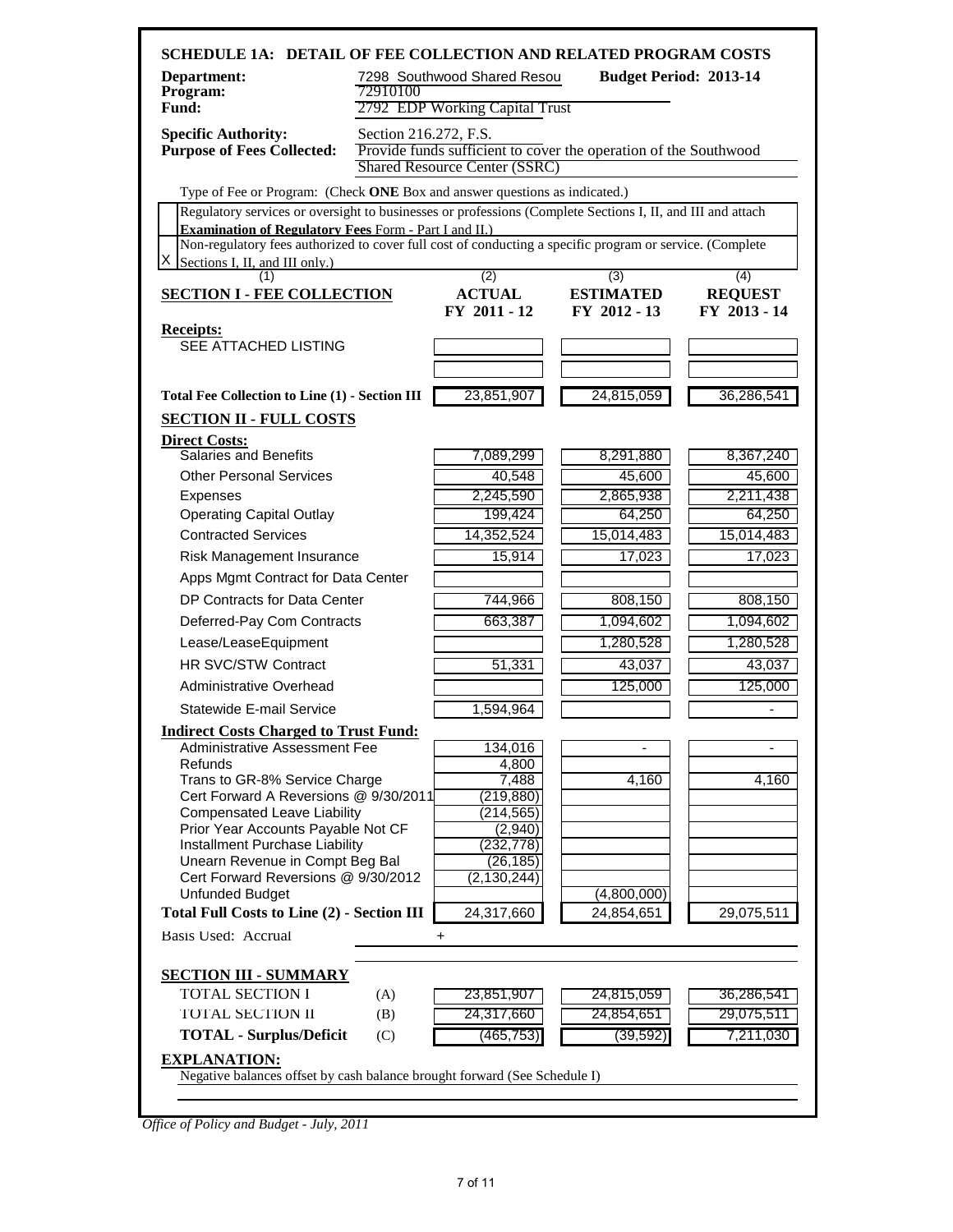| <b>SCHEDULE 1A: DETAIL OF FEE COLLECTION AND RELATED PROGRAM COSTS</b> |                       |                                             |                                                                  |                |
|------------------------------------------------------------------------|-----------------------|---------------------------------------------|------------------------------------------------------------------|----------------|
| Department:                                                            |                       | 7298 Southwood Shared Resou                 | <b>Budget Period: 2012 13</b>                                    |                |
| Program:<br>Fund:                                                      | $7.3E + 07$           | EDP Working Capital Trust (2792)            |                                                                  |                |
|                                                                        |                       |                                             |                                                                  |                |
| <b>Specific Authority:</b>                                             | Section 216.272, F.S. |                                             |                                                                  |                |
| <b>Purpose of Fees Collected:</b>                                      |                       |                                             | Provide funds sufficient to cover the operation of the Southwood |                |
| (1)                                                                    |                       | <b>Shared Resource Center (SSRC)</b><br>(2) | (3)                                                              | (4)            |
|                                                                        |                       |                                             |                                                                  |                |
| <b>SECTION I - FEE COLLECTION</b>                                      |                       | <b>ACTUAL</b>                               | <b>ESTIMATED</b>                                                 | <b>REQUEST</b> |
|                                                                        |                       | FY 2011 - 12                                | FY 2012 - 13                                                     | FY 2013 - 14   |
| <b>Receipts:</b>                                                       |                       |                                             |                                                                  |                |
| Sale of Data Processing Services-State                                 |                       | 23,759,005                                  | 24,717,093                                                       | 36,184,515     |
| Sale of Data Processing Services-Nonsta                                |                       | 35,076                                      | 45,966                                                           | 50,026         |
| <b>Interest Earnings</b>                                               |                       | 52,638                                      | 52,000                                                           | 52,000         |
| Refunds & Reimbursements                                               |                       | 5,188                                       |                                                                  |                |
| Sale of Disaster Recovery Services                                     |                       |                                             |                                                                  |                |
| Transfer from 72900300-2792-DMS                                        |                       |                                             |                                                                  |                |
| Property Transfer in                                                   |                       |                                             |                                                                  |                |
| Transfer in from FDLE                                                  |                       |                                             |                                                                  |                |
| <b>Total Fee Collection to Line (1) - Section III</b>                  |                       | 23,851,907                                  | 24,815,059                                                       | 36,286,541     |
|                                                                        |                       |                                             |                                                                  |                |
|                                                                        |                       |                                             |                                                                  |                |
|                                                                        |                       |                                             |                                                                  |                |
|                                                                        |                       |                                             |                                                                  |                |
|                                                                        |                       |                                             |                                                                  |                |
|                                                                        |                       |                                             |                                                                  |                |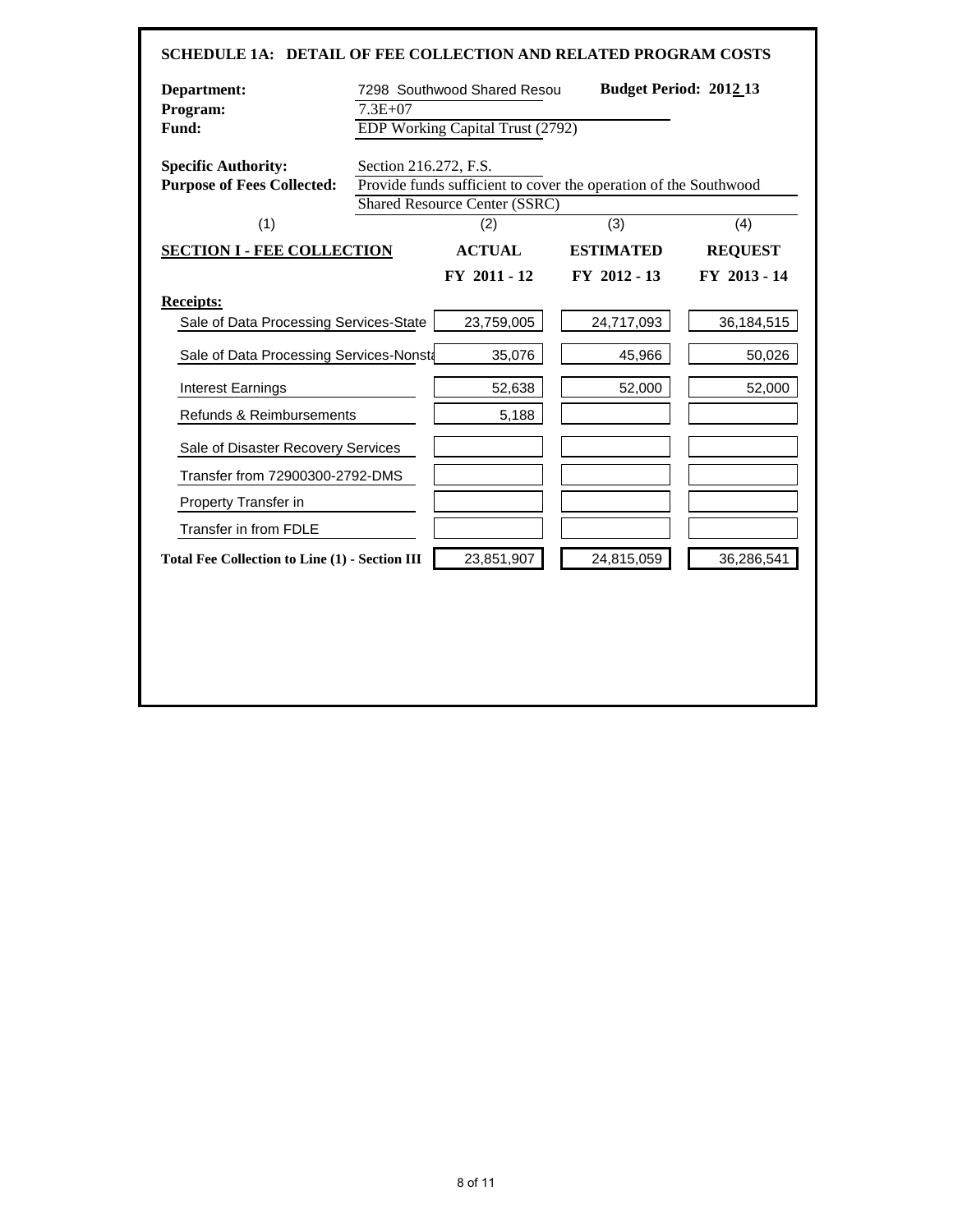# **SCHEDULE IC: RECONCILIATION OF UNRESERVED FUND BALANCE**

| <b>Department Title:</b>                                                                                                                              | <b>Budget Period: 2013-2014</b><br>MANAGEMENT SERVICES<br>EDP WORKING CAPITAL TRUST |                             |                                   |
|-------------------------------------------------------------------------------------------------------------------------------------------------------|-------------------------------------------------------------------------------------|-----------------------------|-----------------------------------|
| <b>Trust Fund Title:</b><br><b>Budget Entity:</b>                                                                                                     | SSRC (72910100)                                                                     |                             |                                   |
| <b>LAS/PBS Fund Number:</b>                                                                                                                           | 2792                                                                                |                             |                                   |
|                                                                                                                                                       |                                                                                     |                             |                                   |
|                                                                                                                                                       | <b>Balance as of</b><br>6/30/2012                                                   | SWFS*<br><b>Adjustments</b> | <b>Adjusted</b><br><b>Balance</b> |
| <b>Chief Financial Officer's (CFO) Cash Balance</b>                                                                                                   | 93,662(A)                                                                           |                             | 93,662                            |
| ADD: Other Cash (See Instructions)                                                                                                                    | (B)                                                                                 |                             | $\boldsymbol{0}$                  |
| ADD: Investments                                                                                                                                      | $500,000$ (C)                                                                       |                             | 500,000                           |
| ADD: Outstanding Accounts Receivable                                                                                                                  | $2,137,966$ <sub>(D)</sub>                                                          | 138928.26                   | 2,276,894                         |
| <b>Total Cash plus Accounts Receivable</b>                                                                                                            | $2,731,629$ <sub>(F)</sub>                                                          | 138,928                     | 2,870,557                         |
| <b>LESS Allowances for Uncollectibles</b>                                                                                                             | 0(G)                                                                                |                             | $\theta$                          |
| LESS Approved "A" Certified Forwards                                                                                                                  | 3,396,607 (H)                                                                       |                             | 3,396,607                         |
| Approved "B" Certified Forwards                                                                                                                       | $1,284,522$ (H)                                                                     |                             | 1,284,522                         |
| LESS: Unearn Revenue                                                                                                                                  | (H)                                                                                 |                             | $\mathbf{0}$                      |
| LESS: Other Accounts Payable (Non-Operating)                                                                                                          | 1,924                                                                               |                             | 1,924                             |
| Certified Forward Reversions @ 9/30/2012:                                                                                                             | $-2,130,244$ <sup>(I)</sup>                                                         |                             | $-2,130,244$                      |
| <b>Unreserved Fund Balance, 07/01/12</b>                                                                                                              | $178,819.37$ <sub>(K)</sub>                                                         | 138,928                     | $317,748$ **                      |
| Notes:<br>*SWFS = Statewide Financial Statement                                                                                                       |                                                                                     |                             |                                   |
| ** This amount should agree with Line I, Section IV of the Schedule I for the most recent completed fiscal<br>year and Line A for the following year. |                                                                                     |                             |                                   |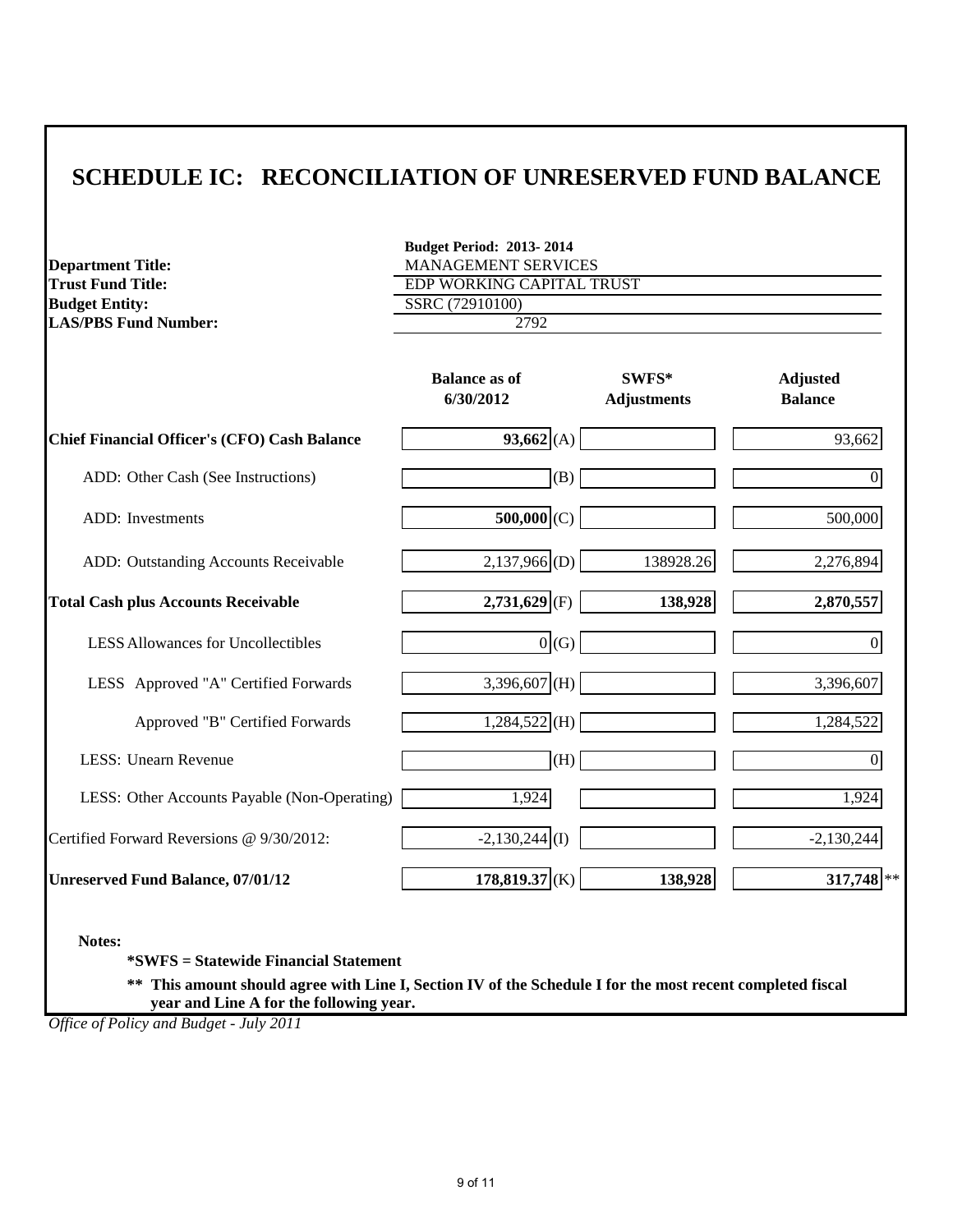## **ADJUSTMENTS NARRATIVE**

# **Cert Forward A Reversions @ 9/30/2011:**

Certified forward payables were deducted in calculating the CFO beginning balance, subsequent reversions of these funds in September would need to be included as an increase to the fund in order to accurately reflect the available Unreserved Fund Balance for the fund.

## **Compensated Leave Liability:**

Compensated leave liability was deducted in calculating the CFO beginning balance; therefore this amount has to be subtracted in order to get to the Unreserved Fund Balance for the fund per the Schedule IC. The Schedule IC does not reflect this liability.

## **Installment Purchase Liability:**

Installment Purchase liability was deducted in calculating the CFO beginning balance; therefore this amount has to be subtracted in order to get to the Unreserved Fund Balance for the fund per the Schedule IC. The Schedule IC does not reflect this liability.

# **Cert Forward B Paid:**

Certified Forward B that was paid is not included on the Schedule 1 and not considered an obligation in the CFO Beginning Balance. The adjustment records this as an expenditure to the fund balance.

# **9/30/12 Cert Forward Reversions:**

Adjustment was made in A01 for the Actual Certified Reversions. Recorded in A01 to prevent a defit cash balance 0n the Schedule.

# **Prior Year Accounts Payable, Not CF:**

The adjustment is an increase in fund balance as a result of payables not certified forward. Payables that are not forward decreases recorded obligations and have a positive impact on the fund balance.

# **Unearn Revenue in Comptroller Beg Balance**

Unearn Revenue liability was deducted in calculating the CFO beginning balance; therefore this amount has to be subtracted in order to get to the Unreserved Fund Balance for the fund per the Schedule IC. The Schedule IC does not reflect this liability.